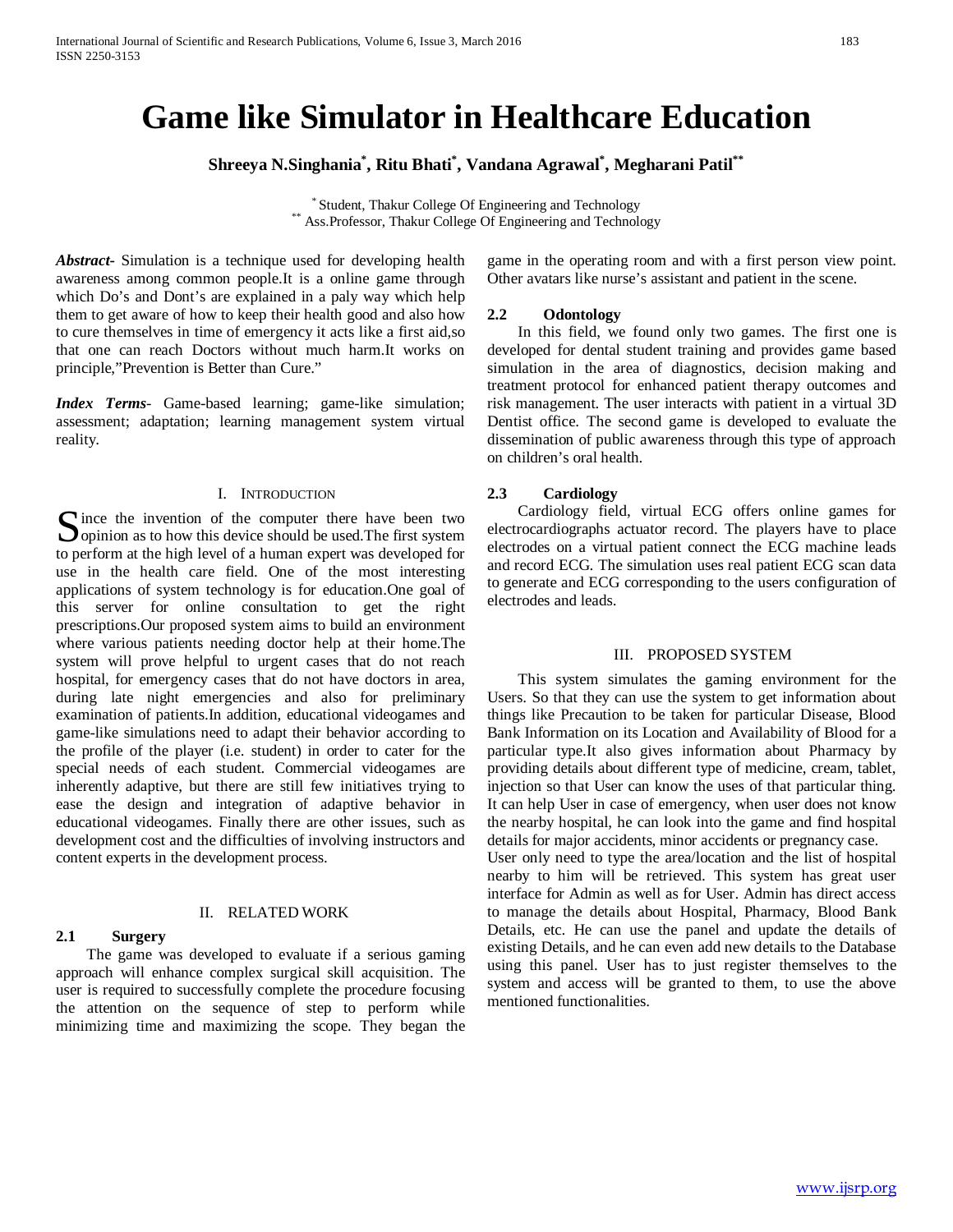

**System Architecture**

## IV. RESULTS

 The project mainly focuses on the research frameworks and the earlier researches which has been carried out has mainly emphasized on the time complexity based approaches. In this project the focus is on the same regard but to improve time complexities in comparison with the previous proposed papers and researches and the goal is also to find something new way of dealing with the frequent data itemsets. So that the time complexity can be better and be acceptable by international norms. The idea is also not to run away from the topic and abide by the main framework of the project so that the desired goal can be achieved and it can be really beneficial to the humankind in their daily lives.

# V. CONCLUSION

 In this paper, the instant support process, healthcare facilities and wellness centers, can be completely automated through an inefficient Health Care Game system. The benefits of implementing this technology touch everyone involved in the process would help patients to get their prescription sitting at home, more efficiently and accurately, where patient need to subscribe a doctor via an email for more convenient results.These issues include development cost aspects, how to track and evaluate the performance of the students and how to use this evaluation to produce adaptive learning experiences. There are also practical issues, such as how to effectively deliver and deploy the games in educational environments, and even development models allowing the active involvement of experts in the production of the games.

#### ACKNOWLEDGMENTS

 We would like to acknowledge the support provided by our mentor and my colleagues for successfully carrying out this work. I would like to thank the institution for all the facilities and infrastructure they provided us with.

#### **REFERENCES**

- [1] Aldrich, C.: Learning by Doing: A Comprehensive Guide to Simulations, Computer Games, and Pedagogy in e-Learning and Other Educational Experiences. Pfeiffer, San Francisco, CA (2005)
- [2] Prensky, M.: Digital Game Based Learning. McGraw-Hill, New York (2001).
- [3] Garris, R., Ahlers, R., Driskell, J.E.: Games, Motivation and Learning: A Research and Practice Model. Simulation & Gaming 33 (2002) 441-467
- [4] Mayo, M.: Games for science and engineering education. Communications of the ACM 50 (2007) 30-35
- [5] Van Eck, R.: Digital game-based learning: It's not just the digital natives who are restless. EDUCAUSE Review 41 (2006) 16-30
- [6] Wexler, S., Corti, K., Derryberry, A., Quinn, C., Barneveld, A.: 360 Report on Immersive Learning Simulations. The eLearning Guild (2008).
- [7] Moreno-Ger, P., Burgos, D., Sierra, J.L., Fernández-Manjón, B.: Educational Game Design for OnlineEducation. Computers in Human Behavior 24 (2008) 2530-2540
- [8] S. H. Park, Y. S. Yoon, L. H. Kim, S. H. Lee, and M. Han, "Virtual knee joint replacement surgery system," in Proceedings of the International Conference on Geometric Modeling and Imaging (GMAI '07), pp. 79–84, Zurich, Switzerland, July 2007. View at Publisher • View at Google Scholar.
- [9] BreakAway, "Dental implant training simulation," http://www.breakawaygames.com/serious-games/solutions/healthcare.
- [10] B. Richards, University of Glamorgan, Treforest, UK.Virtual ECG, http://ecg.glam.ac.uk/.